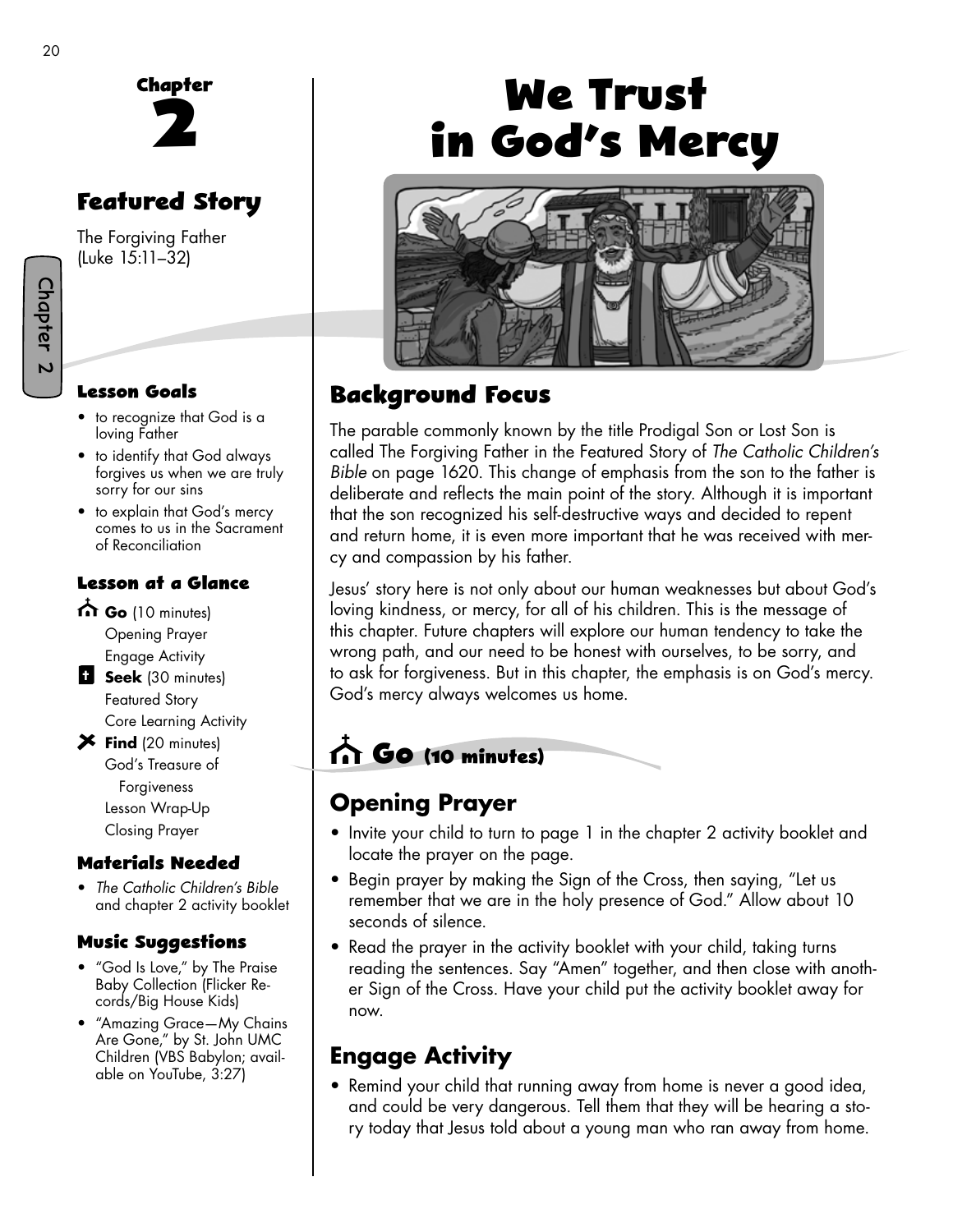- Ask your child: "How do you think I would feel if you ran away from home? How would I feel when you came back?" Invite your child to respond.
- Explain that in today's story, we will find out how this young man's father reacted when his son left, and when his son finally came back.

# **Seek (30 minutes)**

### **Featured Story**

- Invite your child to find Luke 15:11–32 in *The Catholic Children's Bible* (pages 1619, 1622).
- Direct your child to turn next to the Featured Story on page 1620 and place an "I found it!" sticker on the page. Tell them that the words between the leaves are a shortened version of the Scripture story on pages 1619 and 1622.
- Ask your child to look at the artwork on pages 1620–1621. Invite them to describe what they see in the artwork.
- Invite your child to read the title on page 1620, and ask what *forgiving* means. *(not holding a grudge against someone; not bringing up someone's past mistakes or hurts)*
- Read aloud the full story as noted (Luke 15:11– 32), beginning on page 1619. Then ask several questions to check for comprehension, such as these:
	- ¾ What did the younger son ask his father for when he wanted to leave? *(his share of the property)*
	- ¾ Where did the son go? What did he do with all the money? *(The son went to a far country and spent all the money in foolish ways.)*
	- ¾ Why did the son decide to go back home? *(He was hungry.)*
	- ¾ What did the son say to his father? *("I have sinned against God and against you.")*
	- $\triangleright$  What was the father's reaction when he saw his son coming? *(The father was filled with love and pity, and called for a celebration.)*
- Did the father scold the son? Did he tell him what a bad son he had been? *(No. The father welcomed the son back and forgave him.)* Have your child turn to page 2 in the activity booklet and complete the activity with their Bible open. *Answers: sinned, son, ring, shoes, dead, found*

#### **Understand It!**

- Take turns reading the paragraphs of Understand It! on page 1621*,* beginning with the first paragraph and dividing the second paragraph into two or three parts.
- Ask your child to summarize what they just heard in the reading, and review these key points:
	- ° The son asked his father for a lot of money and then left home.
	- ° He spent the money foolishly and had nothing to show for it.
	- ° When he was hungry, he decided to go home. Even before he could say he was sorry, his father hugged him and welcomed him back.
	- ° Our Father in Heaven is like this father. God will always love us, welcome us back, and forgive us when we are sorry.
	- ° Jesus told this story so that we would always trust in God's forgiveness and **mercy**. God's mercy is God's loving-kindness toward all people.

#### **Live It!**

- Read the content in Live It! on page 1621 aloud.
- Ask your child to respond to the questions.
- Ask your child to describe what the paragraph says God is like. *(a loving parent who always welcomes us back, even when we have disobeyed his commandments)*
- Pray this short prayer together: "Thank you, God, for loving us like the father loved his son in the story. Thank you for your mercy and forgiveness. Amen."

#### **Tell It!**

- Ask your child to look at the images in Tell It! on page 1621.
- Invite your child to describe what is happening in each of the images.
- Encourage your child to summarize the Bible reading, using the images in Tell It!
- Have your child use some of the smaller stickers to mark parts of the Featured Story pages that capture their interest. Remind them to save enough stickers to use on the remaining chapters.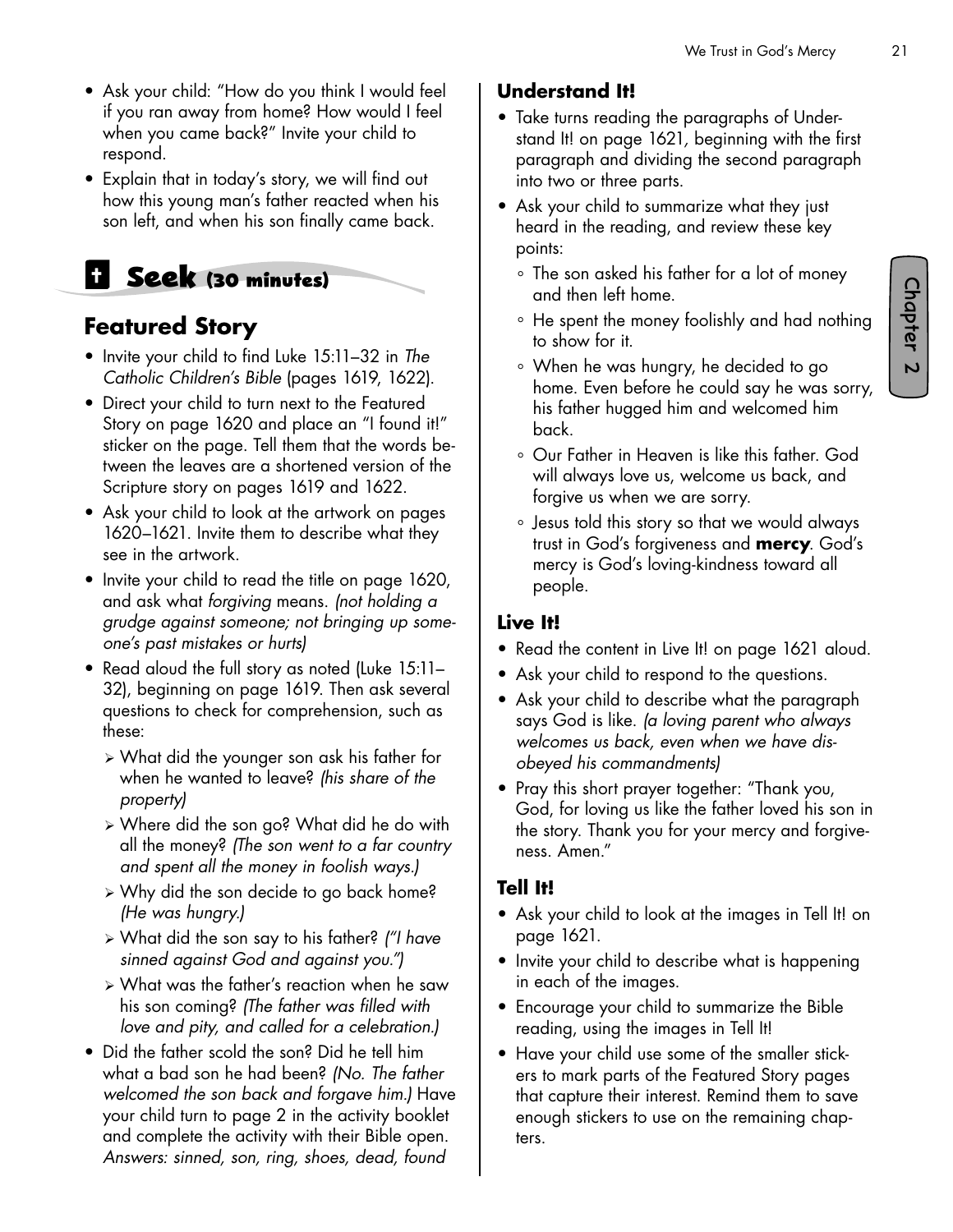# **Core Learning Activity**

#### **What Happens Next?**

- Explain that when we do wrong, we hurt others. Ask your child to share how the son in the story hurt the father. *(The son not only wasted money but hurt the father's feelings by leaving home.)*
- Emphasize that even though the father was hurt he still forgave the son because he loved him. Remind them that this is what God does: he forgives us because he loves us.
- Ask your child to listen as you read the following scenarios. Discuss the "What happens next?" after each scenario.
	- ¾ Sylvie is mad because her family has plans to visit her grandmother on the same weekend as a friend's birthday party. Sylvie won't be able to go to the party. She goes to her room and shuts the door in anger. Later, she feels badly and tells her mother that she is sorry. What happens next?
	- ¾ Trevor sees a basketball at the curb. He knows it belongs across the street. But he has always wanted a basketball. He takes it home. Later, he feels badly. He goes across the street and knocks on his neighbor's door. What happens next?
	- ¾ Lisa and Elvira are friends. Kaylee wants to be friends with Elvira, so she tells a lie about Lisa. Later, Kaylee feels badly. She talks to both Lisa and Elvira and says she is sorry for lying. What happens next?
	- ¾ Darren waits at the bus stop with Josh, who is in kindergarten. Darren upsets Josh every morning by telling him that he dresses funny and no one likes him. Darren feels badly about it. He tells Josh he is sorry and won't tease him again. What happens next?
- Ask your child to choose a scenario to act out with you. Together, plan to add words and actions to the outline of the story. Have the actor playing the part of the mom, the neighbor, the friend, and the kindergartner do what God would do (that is, forgive the hurt). As time permits, choose more than one scenario to act out. If possible, present the scenario to other family members.
- Invite your child to share the character or scene they remember best from this activity. Elicit reasons for their responses.
- Tell your child that God is our Father who forgives us when we are sorry. People can act like God and forgive us when we are sorry. When we forgive others, we are being like God.
- Remind your child that sometimes people will not forgive a hurt and do not always act like God. Tell them that sometimes people hold grudges and will not forgive, but God will always forgive us if we are truly sorry.

# **Find (20 minutes)**

# **God's Treasure of Forgiveness**

- Ask your child to recall what sacrament they are preparing for. *(the Sacrament of Reconciliation)* Remind them that this is the sacrament in which we ask for forgiveness and our sins are forgiven. Tell your child that a sin is something we say, do, or think that does not follow God's Law.
- Explain that at the very beginning of the sacrament, the priest will greet us and welcome us. Tell your child that we then pray together the Sign of the Cross. Explain that making the Sign of the Cross reminds us that we are baptized and that we belong to God. Tell your child that the priest will usually say something like, "May God, who has enlightened every heart, help you to know your sins and to trust in his mercy" *(Rite of Penance).*
- Remind your child that they learned about God's mercy in the Bible story about the Forgiving Father. Recall that Jesus taught us that God was like the forgiving father in the story. Explain that God is full of mercy and will always love us and forgive us.
- Ask your child to share what mercy is. *(Mercy is the loving kindness of God toward all of his children.)* Tell them that when we go to confession, we trust in God's mercy, and we trust that if we are truly sorry for our sins, God will forgive us.
- Ask some questions to check for comprehension:
	- ¾ What happens at the beginning of the Sacrament of Reconciliation? *(The priest greets us; we make the Sign of the Cross.)*
	- ¾ What does the priest remind us to do? *(to trust in God's mercy)*
	- ¾ What do we confess in the Sacrament of Reconciliation? *(our sins)*